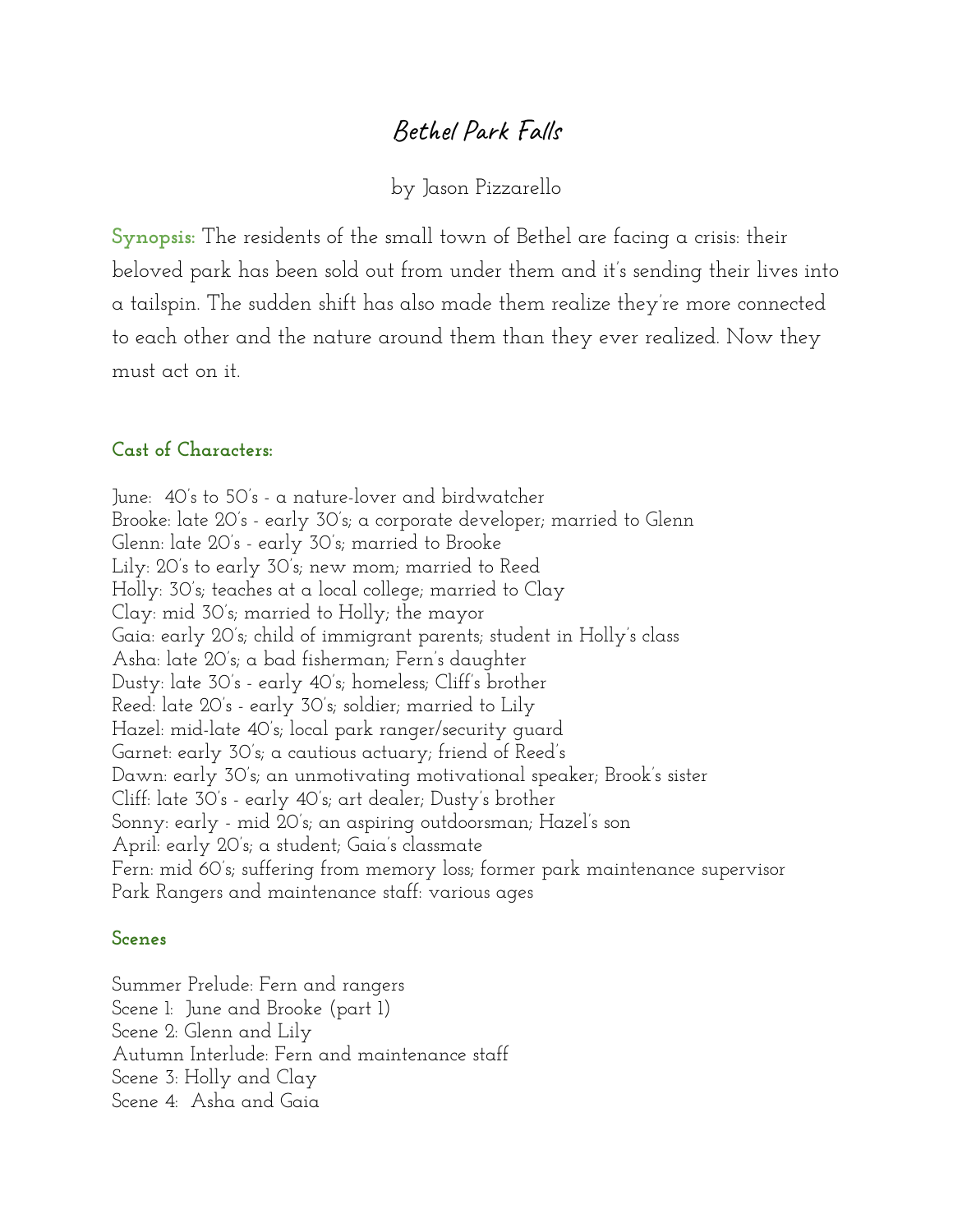Scene 5: Reed, Dusty, and Hazel Winter Interlude: Fern Scene 6: Garnet and Dawn Scene 7: Cliff, Hazel and rangers Spring Interlude: Fern Scene 8: Sonny and April Scene 9: June and Brooke (part 2) Epilogue: Fern and Asha (and ensemble)

# **Genre:**

This show is categorized as magical realism… which happens to be my favorite genre in literature. Imagine a world that seems 95% realistic but with a 5% dose of the fantastical. For the most part, the characters, setting, and plot are completely grounded in reality, but there are a few moments - including the overall web of connections that exist between people and park - that transcend reality.

# **The Set:**

The scenery is simple but beautiful. We'll be using one, mostly-unchanging set. Lights will create much of the sense of mood and location. If circumstances permit, we'll do this black-box style.

# **Music:**

You know I love my music. The playlist isn't very evolved at this point, but plan on acoustic songs played on a variety of stringed instruments, ranging in style from classical to country, jazz to Indian, folk to blues.

# **Monologue Choices:**

### **Note: Monologues must be fully memorized and confidently delivered. It's wise to find at least a sample of the script online so you can get the flavor of the play. Do some character study, make some bold character choices, and perform without fear.**

**Brooke:** The day I found out, I should have just went home. Instead I went out with my coworkers and got drunk. And then the mayor shows up, and, well, I don't need to tell you the rest. My husband couldn't care less even if he did know. He checked out of our marriage long before me. We both just go through the motions. You just keep doing the things you're supposed to be doing. Going to work, coming home, making dinner, going to meetings, throwing parties, buying stuff, talking about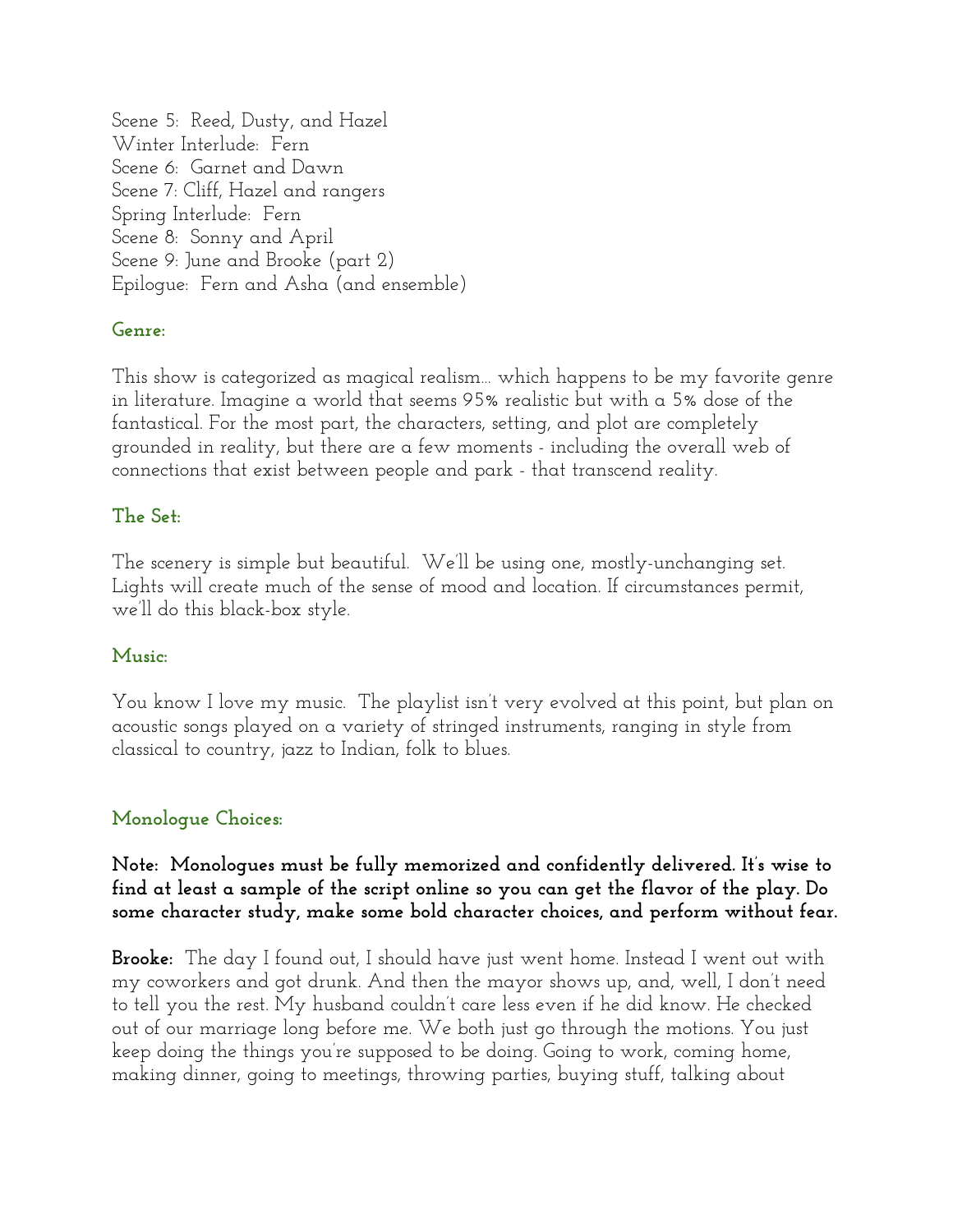nothing, nothing… Just constantly in motion, but meaningless motion. It's all so empty. I'm not connected to anything anymore. Not like you.

**Lily:** Yes you did. That's fine. Really. I'm sure he did the math too. And double, triple checked it. The timing works out, trust me. It just sucks. They never really show this part on the commercials, they just show the homecomings. And I'm sure it'll be great. For five minutes, and then it'll be… I think he'll be a stranger again, and I'm just trying to adjust my own expectations and needs because I don't talk to other adults that much - obviously you know that because I'm rambling on and on- and I just don't want to overwhelm him and scare him off, which seems likely at this point. Don't you think?

**Clay:** Okay, fine. I get it. That's fine. Keep doing yoga. I'll talk. You just. Good. I'm glad you're doing yoga. It's not my thing. But hey. You're happier when you're doing yoga. But I need to talk to you and I need to do it now. (checks his phone) - so I'm sorry for interrupting. I know you don't like being interrupted when you're - I'm sorry. That's it, really.

I mean there's more. I came to apologize. First let me say, it wasn't my intention, ever, to let things go on like this. To be absent. To be emotionally unavailable to you. For you. But that's exactly what I've been: absent. No, worse than that. It's… this is a confession okay and I really wish you'd stop Sun Saluting so I can talk to you.

**Holly:** You think this solves anything? What are you going to smash next? You want to bulldoze over me along with the rest of this park? Why not, right? That's what you do when things get complicated and difficult. When foundations start to shake. Anything decent in this world is built slowly, over time, to weather the storms. What do you do? You talk about tough decisions. You bulldoze. That's what you do. You rush over here, whining like a toddler, pulling on my sleeve. Do you realize I come out here for peace of mind? This is my sanctuary. Respect it. This tiny patch of grass is where we feel safe. This field is all we have on days like today to hold it all together. Do you realize that? This park. How much it means to people?

**Asha:** Last time we were here was maybe two years ago? Yeah about two I guess. That's when she caught the fish. That was about the time she stopped working in the park. She was a trail maintenance supervisor for forty three years. I don't think I ever saw her use a map - didn't need to. You could drop her anywhere in the park, blindfolded, and she'd know where she was by the smell. The smell - the pines, the grass, the dirt, whatever. I know it sounds crazy but we tested her all the time. She… we came to fish one more time last year, but she wasn't really here, if ya know what I mean. Physically yeah I brought her out here but her Alzheimers had completely… she wasn't here. So we didn't even fish. We just sat over there on that log. She thought we were fishing the whole time. And I guess, in a way, we were.